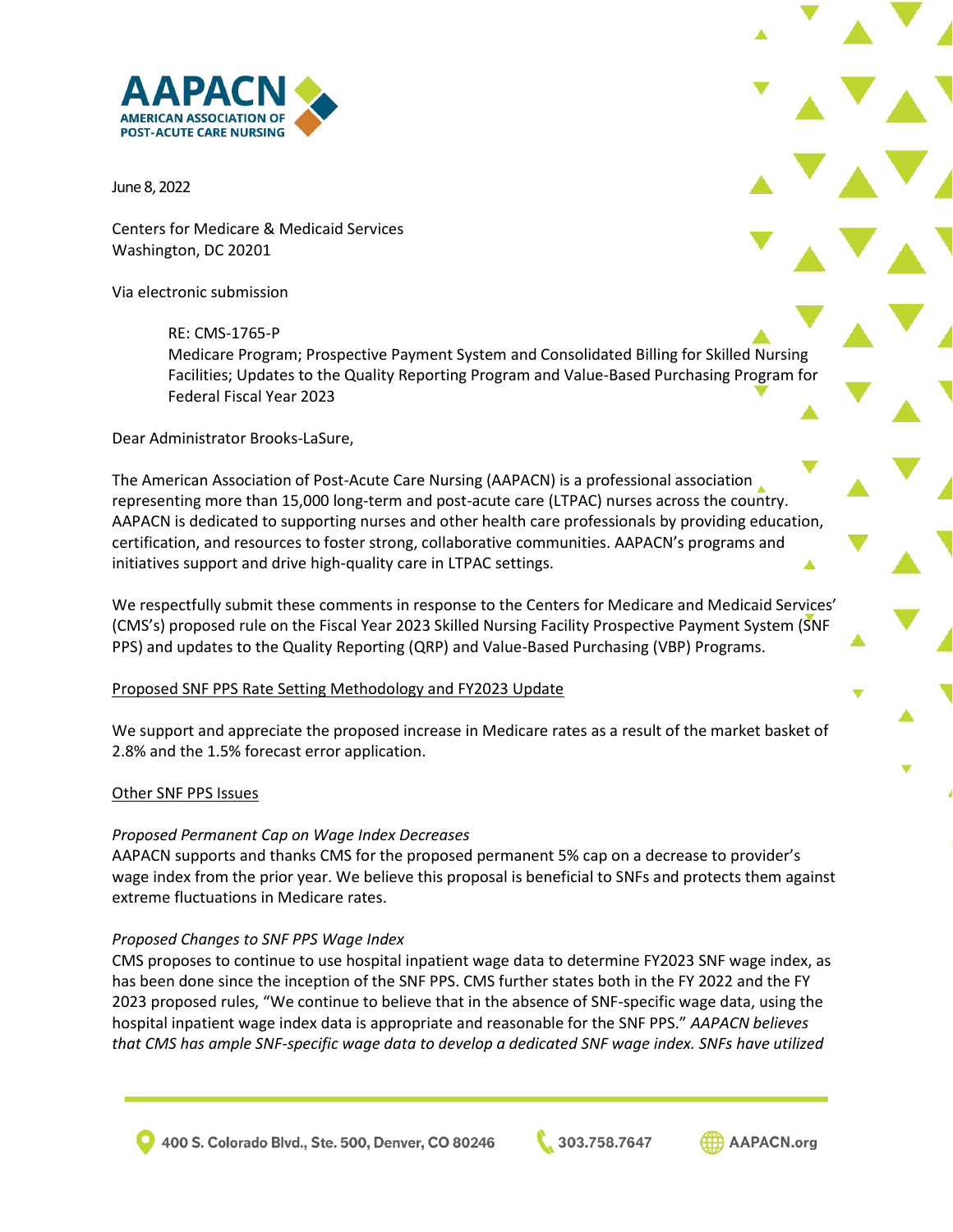*the federally mandated Payroll-Based Journaling (PBJ) data since 2016. Further, PBJ data is audited by state surveyors and CMS contractors for accuracy. As such, AAPACN encourages CMS to prioritize development of a SNF-specific wage index to fine tune provider reimbursements for costs such as staff wages.*

## *Technical Updates to PDPM ICD-10 Mappings*

AAPACN appreciates CMS's efforts to appropriately align primary ICD-10-CM codes with clinical categories under PDPM. We also agree that there are diagnoses that would be inappropriate to use as a primary diagnosis based on the guidelines in the *[ICD-10-CM Official Guidelines for Coding and Reporting](https://www.cms.gov/files/document/fy-2022-icd-10-cm-coding-guidelines-updated-02012022.pdf)*, such as codes with "disease classified elsewhere" or "code first" instructions. *However, AAPACN does not agree with all of the proposals CMS makes to remap codes to "Return to Provider" due to being "unspecified."* The *ICD-10-CM Official Guidelines for Coding and Reporting* manual defines "unspecified codes" on page 9:

Codes titled "unspecified" are for use when the information in the medical record is insufficient to assign a more specific code. For those categories for which an **unspecified code is not provided**, the "other specified" code may represent both other and unspecified

The instructions on page 9 also clarify when the "other" or "other specified" codes may be used:

Codes titled "other" or "other specified" are for use when the information in the medical record provides detail for which a specific code does not exist. Alphabetic Index entries with "not elsewhere classified" (NEC) in the line designate "other" codes in the Tabular List. These Alphabetic Index entries represent specific disease entities for which no specific code exists, so the term is included within an "other" code.

• Proposed Remapping of D75.839

CMS proposes to remap D75.839 "Thrombocytosis, unspecified," to "Return to provider," stating, "if the cause is unknown, the SNF could use D47.3, 'Essential (hemorrhagic) thrombocythemia' or D75.838, 'Other thrombocytosis.'" AAPACN agrees with the redesignation of D75.839 to "Return to provider," however, we disagree with the guidance to replace this code with either D47.3 or D75.838. This instruction does not align with the *ICD-10-CM Official Guidelines for Coding and Reporting,* which must be followed when assigning codes. The SNF provider would not be able to assign a code of D47.3, "Essential (hemorrhagic) thrombocythemia" without physician documentation to support that the thrombocytosis has no underlying condition as a cause and specifying essential or primary thrombocythemia. In addition, SNF providers can only code D75.838, "Other thrombocytosis" if the physician has identified a more specific cause of the thrombocytosis, but there is not a more specific code available to assign. If the thrombocytosis is truly unspecified, it would not be appropriate to assign the "other" as a diagnosis code, as there is an unspecified code available. *AAPACN recommends CMS issue guidance that aligns with the ICD-10 coding guidance and does not apply blanket statements of replacing one code with a code that may not be supported by physician documentation*.

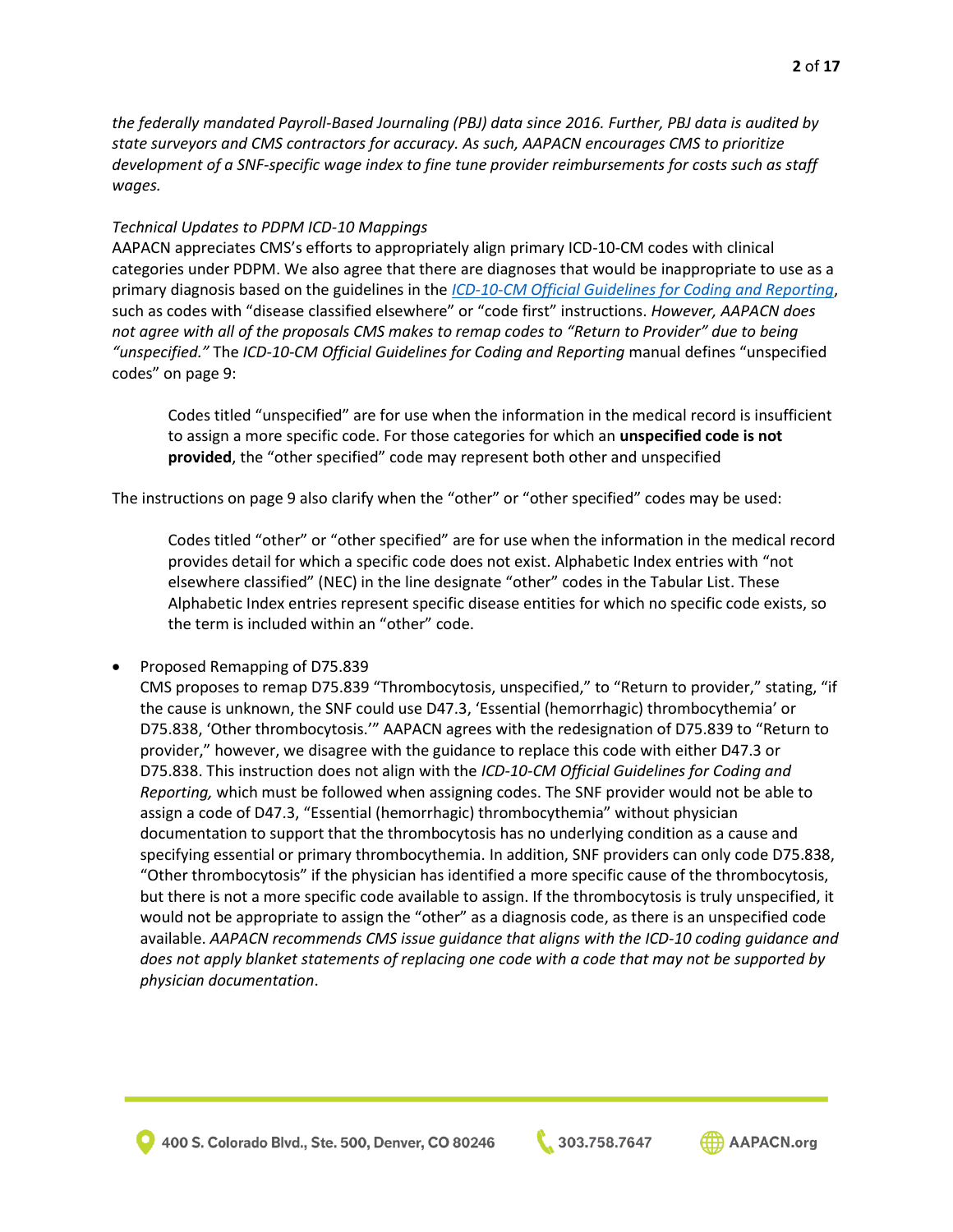## • Proposed Remapping of D89.44

CMS also proposes remapping D89.44, "Hereditary alpha tryptasemia" from Medical Management to "Return to provider," noting that this is not a diagnosis that would be treated as primary in the SNF but would be treated in an outpatient setting. In chapter 8, the Medicare Benefit Policy Manual (MBPM) states, "The beneficiary must require SNF care for a condition that was treated during the qualifying hospital stay, or for a condition that arose while in the SNF for treatment of a condition for which the beneficiary was previously treated in the hospital." If a beneficiary was treated for D89.44, "Hereditary alpha tryptasemia," during the hospital stay, it is possible that a skilled level of care in the SNF is required to treat symptoms, which may include pruritis, autonomic disfunction, GI dysmotility, and anaphylaxis. *AAPACN recommends D89.44 continues to map to Medical Management to ensure beneficiaries who are being treated for symptoms of Hereditary alpha tryptasemia are able to access their Medicare benefits.* 

In addition, we would like to note that the MBPM, Chapter 8, section 30.2.2, states (bolded for emphasis):

The A/B MAC (A) considers the nature of the service and the skills required for safe and effective delivery of that service in deciding whether a service is a skilled service. While a patient's particular medical condition is a valid factor in deciding if skilled services are needed, a **patient's diagnosis or prognosis should never be the sole factor in deciding that a service is not skilled.**

# • Proposed Remapping of F32.A

CMS also proposes remapping F32.A, "Depression, unspecified" from Medical Management to "Return to provider," noting that there are more specific codes that would more adequately capture the diagnosis of depression. However, F32.A also includes "Depression NOS" (not otherwise specified) and "Depressive disorder NOS," which may be appropriate to use if the physician has not documented the depression as "major" or another more specific type of depression. Since F32.A may be the most appropriate diagnosis the coder is able to assign, *AAPACN does not agree with the mapping reassignment to "Return to Provider" for this code.*

## • Request for Remapping M62.81

CMS responds in this proposed rule to the request AAPACN made in the FY 2022 comments regarding the remapping of M62.81 "Muscle weakness (generalized)" from "Return to Provider" to "Other orthopedic." CMS states in the proposed rule that, "we considered the request and determined that muscle weakness (generalized) is nonspecific and if the original condition is resolved, but the resulting muscle weakness persists as a result of the known original diagnosis, there are more specific codes that exist that would account for why the muscle weakness is ongoing, such as muscle wasting or atrophy." AAPACN appreciates CMS's response, however, we ask CMS to once again reconsider. AAPACN notes that often the resident has not yet experienced wasting or atrophy (disuse of muscles resulting in decreased muscle mass) but is being treated for muscle weakness to prevent a decline that would result in wasting or atrophy if left untreated. Furthermore, muscle atrophy or wasting (M62.5) are not simply more specific codes of muscle weakness but are entirely different diagnosis codes. We observe that M62.81 is a more specific code listed under M62.8, "Other **specified** disorders of muscle." *AAPACN asks CMS to reconsider the remapping of M62.81, "Muscle weakness (generalized)," to "Other orthopedic" to allow Medicare* 

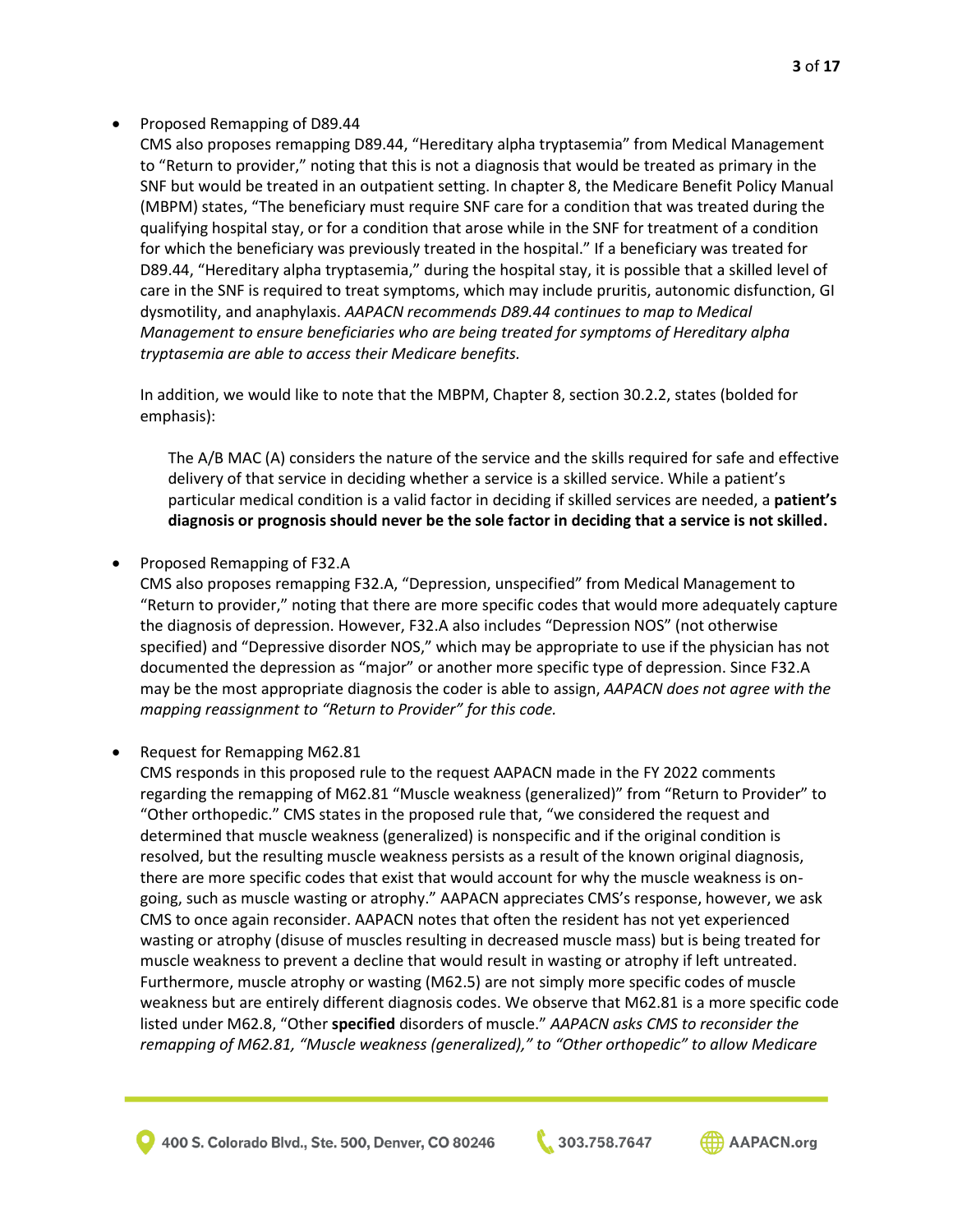*beneficiaries to access Medicare benefits when the beneficiary requires skilled therapy due to the*  late effects (sequelae) of the resolved condition which resulted in muscle weakness but has not yet *resulted in a more severe complication such as muscle wasting or atrophy.*

In cases where there is unspecified weakness, the code R53.1, "Weakness" would be assigned. This is a "Return to provider" code, which AAPACN agrees would not be appropriate to use as a primary diagnosis. In contrast, M62.81, "Muscle weakness (generalized)," requires the physician to specify muscle weakness, which may include specific muscle groups or overall muscle weakness, as noted by the nonessential modifier "generalized."

The *ICD-10-CM Official Guidelines for Coding and Reporting,* clarifies in section I.A.7, (bolded for emphasis) "Parentheses are used in both the Alphabetic Index and Tabular List to enclose supplementary words that may be present or absent in the statement of a disease or procedure without affecting the code number to which it is assigned. The terms within the parentheses are referred to as **nonessential modifiers**."

• Request for Remapping of R62.7

*AAPACN requests that CMS reconsider remapping R62.7 "Adult failure to thrive" from "Return to provider" to Medical Management.* CMS notes in the proposed rule, "We considered this request and believe that R62.7 is a nonspecific code and SNF primary diagnoses should be coded to the highest level of specificity. If the patient has been unable to have oral intake, the primary diagnosis (for example, Ulcerative Colitis) for admission to a SNF should explain why the patient is unable to have oral intake sufficient for survival." AAPACN requests that CMS consider that for many complex frail elderly residents, the direct cause of failure to thrive may be multifaceted and not a result of one primary underlying condition. The *American Family Physician* journal article, "Geriatric Failure to Thrive" (https://www.aafp.org/afp/2004/0715/p343.html) describes failure to thrive in elderly patients as a "state of decline that is multifactorial and may be caused by chronic concurrent diseases and functional impairments." The article further notes, "The elderly patient with declining health poses significant challenges for attending physicians. Often, the **cause or causes of the deterioration are not identifiable** or are irreversible." The article also sites that failure to thrive affects 25 to 40 percent of nursing home residents. In cases where the physician is unable to identify the cause or causes of the decline and the patient is receiving a skilled level of care, it would be appropriate for SNF staff to assign R62.7, "Adult failure to thrive" as the primary reason for skilled care.

• Request for Remapping "unacceptable principal diagnosis" codes from Medicare Code Edit manual Again, AAPACN appreciates CMS's efforts to appropriately align primary ICD-10-CM codes with clinical categories under PDPM. However, AAPACN is concerned with a recent update to the [Definitions of Medicare Code Edits ICD-10 Version, v39.1, released April 2022,](https://www.cms.gov/Medicare/Medicare-Fee-for-Service-Payment/AcuteInpatientPPS/MS-DRG-Classifications-and-Software) which lists "unacceptable principal diagnosis," starting on page 227, identifying diagnoses that currently map to a clinical category. This results in a disconnect for SNF staff selecting a primary diagnosis for MDS item I0020B. A primary diagnosis selection that maps to a clinical category on the PDPM mapping file in these cases will be denied for use as a principal diagnosis on the Medicare claim at the Medicare Administrative Contractor. On th[e PDPM Frequently Asked Questions](https://www.cms.gov/Medicare/Medicare-Fee-for-Service-Payment/SNFPPS/PDPM#faq) document, at question 1.8, which addresses if the principal diagnosis on the SNF claim is required to match the

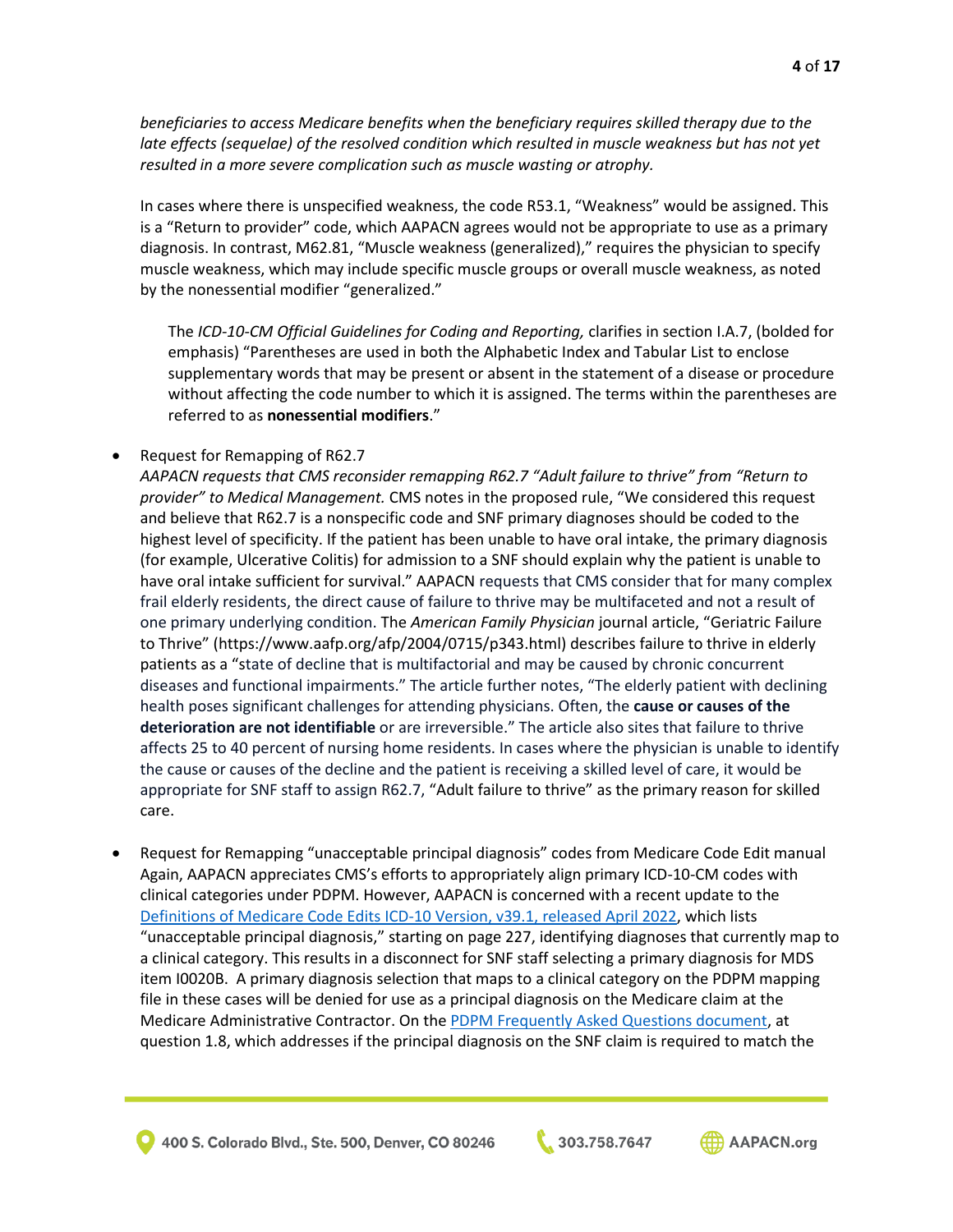primary diagnosis coded in item I0020B, CMS stated, "While we expect that these diagnoses should match, there is no claims edit that will enforce such a requirement." Since CMS expects the principal diagnosis and I0020B diagnosis to match, we encourage CMS to reconcile the "unacceptable principal diagnosis list" with the PDPM ICD-10-CM mapping file to ensure that diagnosis codes that will not pass claim edits are not mappable to a clinical category.

| ICD-10-CM | Description                      | <b>Current Mapping</b> | <b>Suggested Mapping</b> |
|-----------|----------------------------------|------------------------|--------------------------|
| Code      |                                  |                        |                          |
| R402340   | Coma scale, best motor, flexion  | Medical                | Suggest mapping          |
|           | withdrawal, unsp time            | Management             | change to "Return to     |
| R402341   | Coma scale, best motor, flexion  | Medical                | Provider"                |
|           | withdrawal, in the field         | Management             |                          |
| R402342   | Coma scale, best motor response, | Medical                | Rationale: The coma      |
|           | flexion withdrawal, EMR          | Management             | itself would not         |
| R402343   | Coma scale, best motor response, | Medical                | substantiate skilled     |
|           | flexion withdrawal, admit        | Management             | need.                    |
| R402344   | Coma scale, best motor response, | Medical                |                          |
|           | flexion withdrawal, 24+hrs       | Management             |                          |

*AAPACN encourages CMS to consider the following changes to ICD-10-CM codes from the unacceptable principal diagnosis list:* 

| S06A0XA | Traumatic brain compression without<br>herniation, init    | Acute Neurologic        | Suggest mapping<br>change to "Return to  |
|---------|------------------------------------------------------------|-------------------------|------------------------------------------|
| S06A0XD | Traumatic brain compression without<br>herniation, subs    | <b>Acute Neurologic</b> | Provider"                                |
| S06A0XS | Traumatic brain compression without<br>herniation, sequela | <b>Acute Neurologic</b> | Rationale: These are<br>NOS codes with a |
| S06A1X  | A Traumatic brain compression with<br>herniation, init     | <b>Acute Neurologic</b> | "code first"<br>instruction.             |
| S06A1XD | Traumatic brain compression with<br>herniation, subs       | <b>Acute Neurologic</b> |                                          |
| S06A1XS | Traumatic brain compression with<br>herniation, sequela    | <b>Acute Neurologic</b> |                                          |

| Z439 | Encounter for attention to<br>unspecified artificial opening | Medical<br>Management | Suggest mapping<br>change to "Return to<br>Provider"                    |
|------|--------------------------------------------------------------|-----------------------|-------------------------------------------------------------------------|
|      |                                                              |                       | Rationale: Unspecified<br>artificial opening does<br>not provide enough |

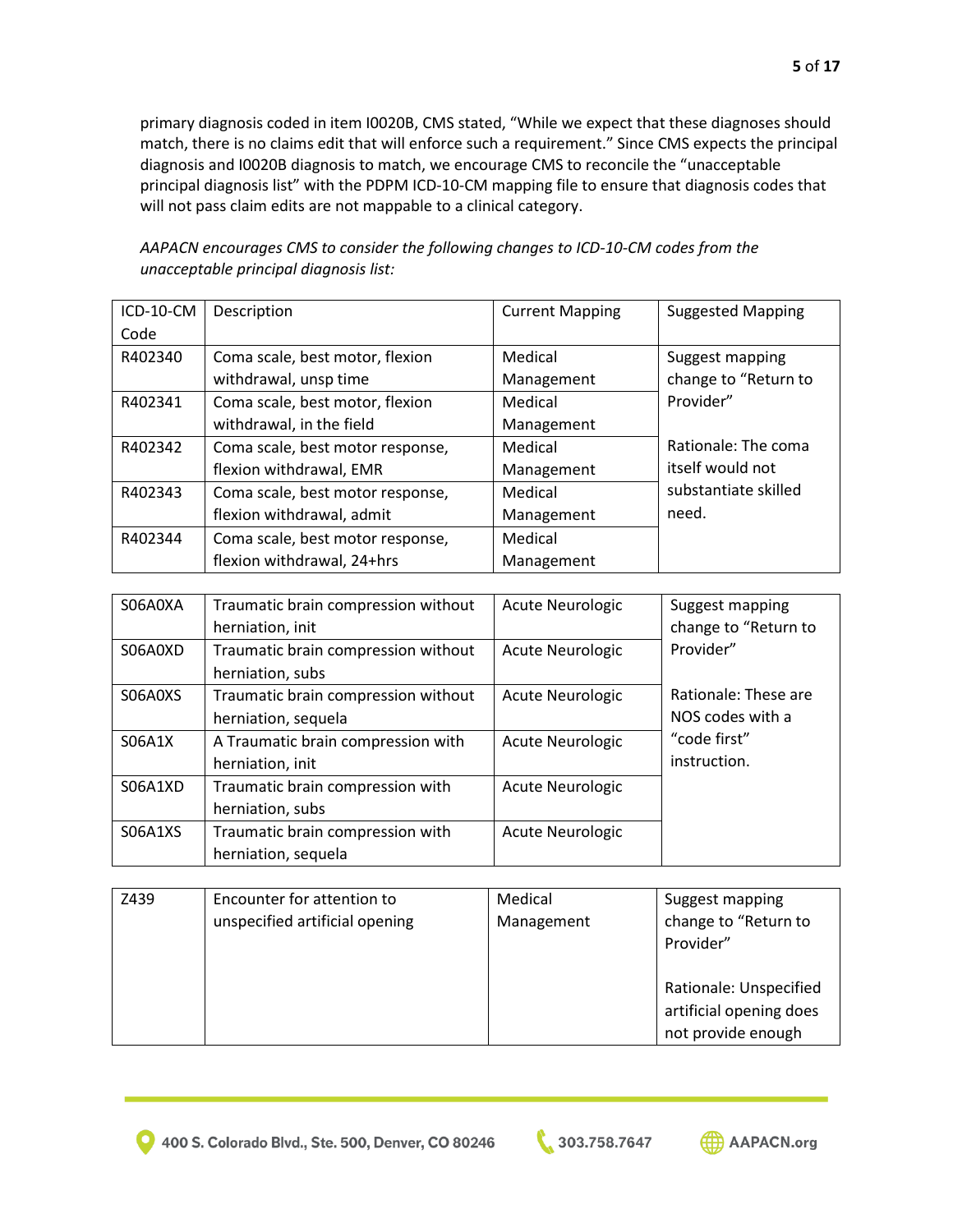|      |                                    |                       | information to support<br>skilled care.                                                                          |
|------|------------------------------------|-----------------------|------------------------------------------------------------------------------------------------------------------|
| Z902 | Acquired absence of lung [part of] | Medical<br>Management | Suggest mapping<br>change to "Return to<br>Provider"                                                             |
|      |                                    |                       | Rationale: The lack of<br>the lung would not be<br>the skilled need, but<br>the resultant condition<br>could be. |

| Z98890 | Other specified postprocedural states | Medical    | Suggest mapping          |
|--------|---------------------------------------|------------|--------------------------|
|        |                                       | Management | change to "Return to     |
|        |                                       |            | Provider"                |
|        |                                       |            |                          |
|        |                                       |            | Rationale: State/status  |
|        |                                       |            | codes would not          |
|        |                                       |            | indicate a skilled need. |

| R402210 | Coma scale, best verbal response, none, | Medical    | Suggest mapping        |
|---------|-----------------------------------------|------------|------------------------|
|         | unspecified time                        | Management | change to "Return to   |
| R402211 | Coma scale, best verbal response, none, | Medical    | Provider"              |
|         | in the field [EMT or ambulance]         | Management |                        |
| R402212 | Coma scale, best verbal response, none, | Medical    | Rationale: The coma    |
|         | at arrival to emergency department      | Management | itself would not       |
| R402213 | Coma scale, best verbal response, none, | Medical    | substantiate a skilled |
|         | at hospital admission                   | Management | need.                  |
| R402214 | Coma scale, best verbal response, none, | Medical    |                        |
|         | 24 hours or more after hospital         | Management |                        |
|         | admission                               |            |                        |
| R402220 | Coma scale, best verbal response,       | Medical    |                        |
|         | incomprehensible words, unspecified     | Management |                        |
|         | time                                    |            |                        |
| R402221 | Coma scale, best verbal response,       | Medical    |                        |
|         | incomprehensible words, in the field    | Management |                        |
|         | [EMT or ambulance]                      |            |                        |
| R402222 | Coma scale, best verbal response,       | Medical    |                        |
|         | incomprehensible words, at arrival to   | Management |                        |
|         | emergency department                    |            |                        |

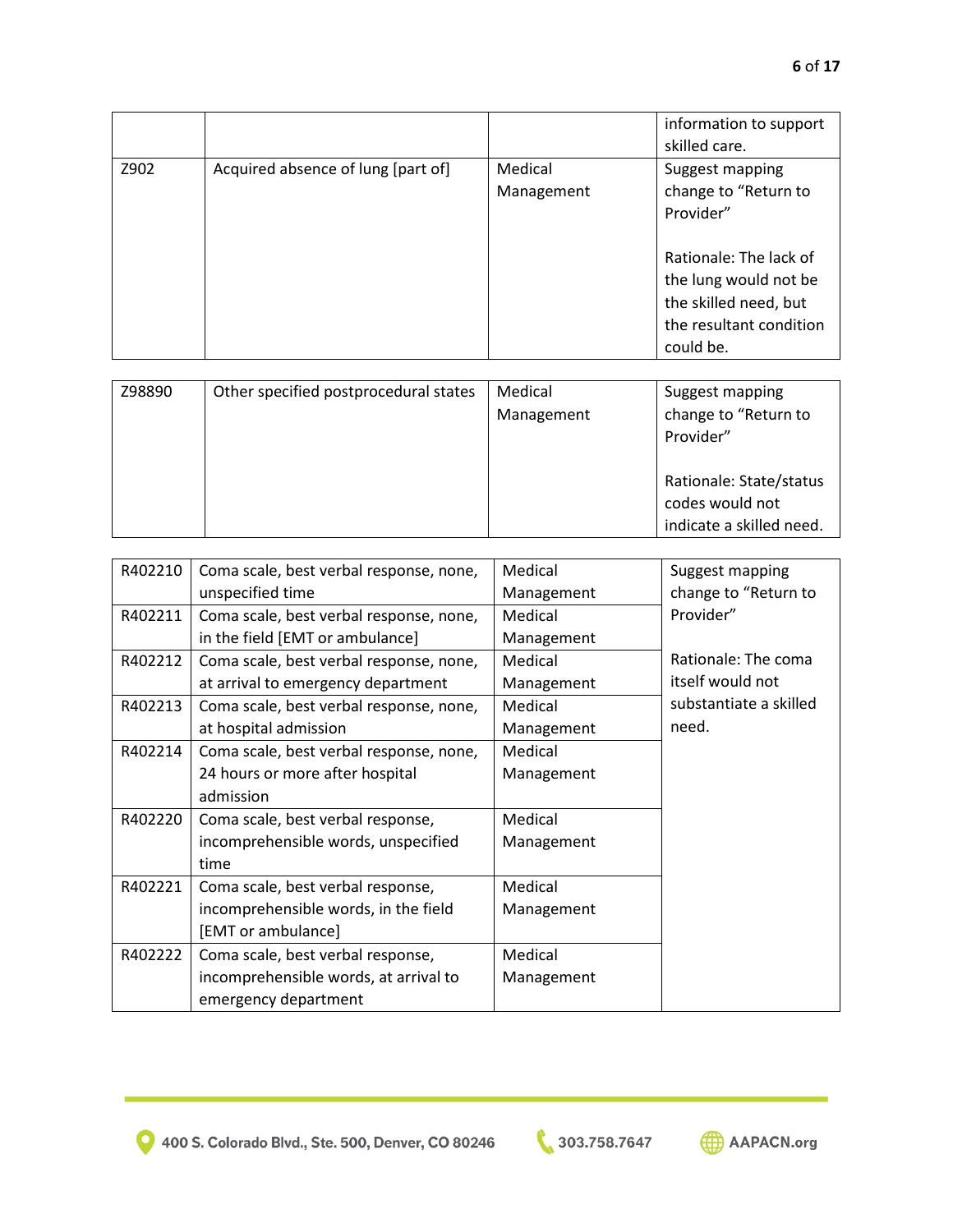| R402223 | Coma scale, best verbal response,        | Medical    |  |
|---------|------------------------------------------|------------|--|
|         | incomprehensible words, at hospital      | Management |  |
|         | admission                                |            |  |
| R402224 | Coma scale, best verbal response,        | Medical    |  |
|         | incomprehensible words, 24 hours or      | Management |  |
|         | more after hospital admission            |            |  |
| R402310 | Coma scale, best motor response, none,   | Medical    |  |
|         | unspecified time                         | Management |  |
| R402311 | Coma scale, best motor response, none,   | Medical    |  |
|         | in the field [EMT or ambulance]          | Management |  |
| R402312 | Coma scale, best motor response, none,   | Medical    |  |
|         | at arrival to emergency department       | Management |  |
| R402313 | Coma scale, best motor response, none,   | Medical    |  |
|         | at hospital admission                    | Management |  |
| R402314 | Coma scale, best motor response, none,   | Medical    |  |
|         | 24 hours or more after hospital          | Management |  |
|         | admission                                |            |  |
| R402320 | Coma scale, best motor response,         | Medical    |  |
|         | extension, unspecified time              | Management |  |
| R402321 | Coma scale, best motor response,         | Medical    |  |
|         | extension, in the field [EMT or          | Management |  |
|         | ambulance]                               |            |  |
| R402322 | Coma scale, best motor response,         | Medical    |  |
|         | extension, at arrival to emergency       | Management |  |
|         | department                               |            |  |
| R402323 | Coma scale, best motor response,         | Medical    |  |
|         | extension, at hospital admission         | Management |  |
| R402324 | Coma scale, best motor response,         | Medical    |  |
|         | extension, 24 hours or more after        | Management |  |
|         | hospital admission                       |            |  |
| R402110 | Coma scale, eyes open, never,            | Medical    |  |
|         | unspecified time                         | Management |  |
| R402111 | Coma scale, eyes open, never, in the     | Medical    |  |
|         | field [EMT or ambulance]                 | Management |  |
| R402112 | Coma scale, eyes open, never, at arrival | Medical    |  |
|         | to emergency department                  | Management |  |
| R402113 | Coma scale, eyes open, never, at         | Medical    |  |
|         | hospital admission                       | Management |  |
| R402114 | Coma scale, eyes open, never, 24 hours   | Medical    |  |
|         | or more after hospital admission         | Management |  |
| R402120 | Coma scale, eyes open, to pain,          | Medical    |  |
|         | unspecified time                         | Management |  |

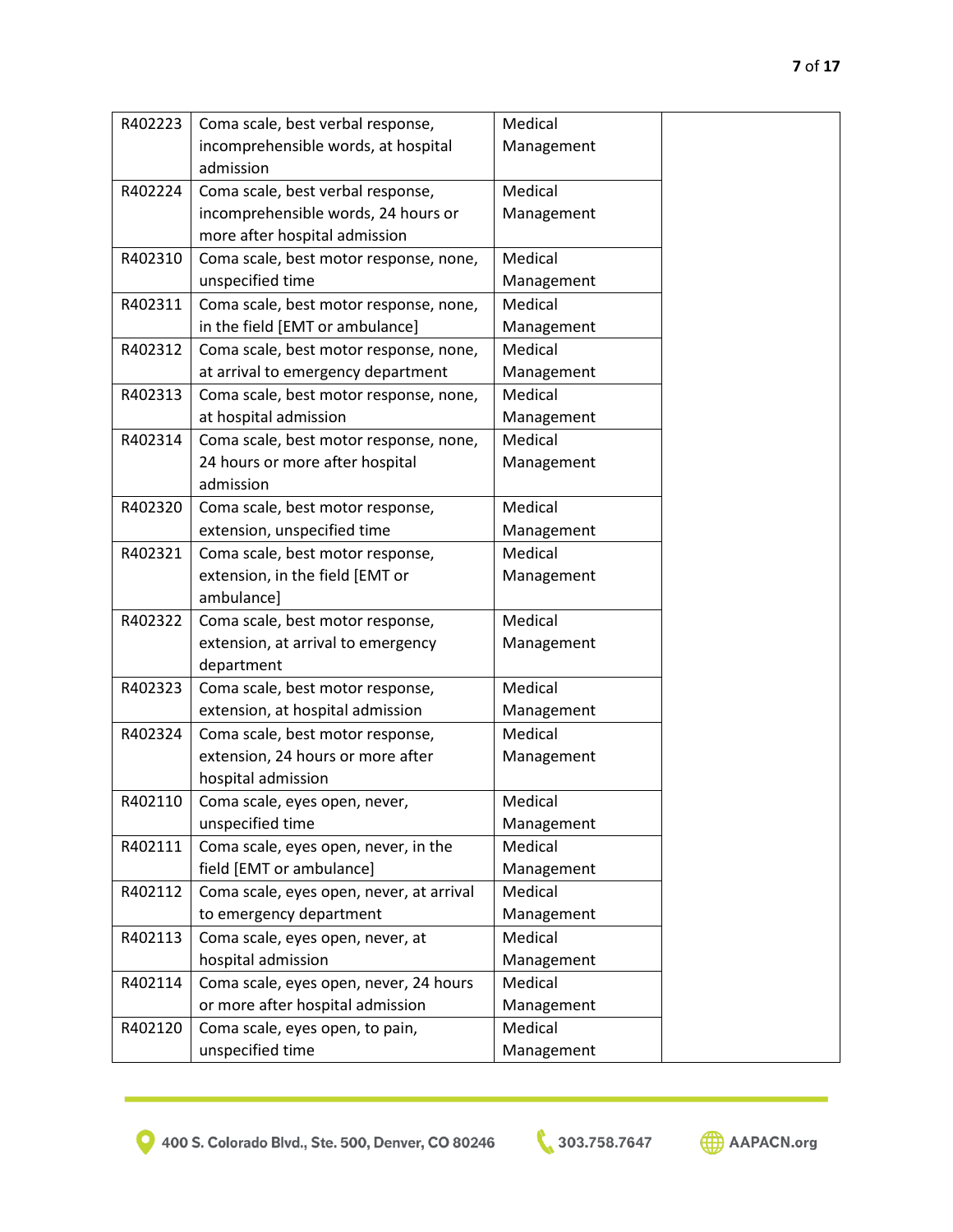| R402121 | Coma scale, eyes open, to pain, in the     | Medical    |  |
|---------|--------------------------------------------|------------|--|
|         | field [EMT or ambulance]                   | Management |  |
| R402122 | Coma scale, eyes open, to pain, at arrival | Medical    |  |
|         | to emergency department                    | Management |  |
| R402123 | Coma scale, eyes open, to pain, at         | Medical    |  |
|         | hospital admission                         | Management |  |
| R402124 | Coma scale, eyes open, to pain, 24 hours   | Medical    |  |
|         | or more after hospital admission           | Management |  |

| G9200 | Immune effector cell-associated<br>neurotoxicity syndrome, grade | <b>Acute Neurologic</b> | Suggest mapping<br>change to "Return |
|-------|------------------------------------------------------------------|-------------------------|--------------------------------------|
|       | unspecified                                                      |                         | to Provider"                         |
| G9201 | Immune effector cell-associated                                  | <b>Acute Neurologic</b> |                                      |
|       | neurotoxicity syndrome, grade 1                                  |                         | Rationale: These                     |
| G9202 | Immune effector cell-associated                                  | <b>Acute Neurologic</b> | codes utilize a                      |
|       | neurotoxicity syndrome, grade 2                                  |                         | "code first"                         |
| G9203 | Immune effector cell-associated                                  | <b>Acute Neurologic</b> | instruction.                         |
|       | neurotoxicity syndrome, grade 3                                  |                         |                                      |
| G9204 | Immune effector cell-associated                                  | Acute Neurologic        |                                      |
|       | neurotoxicity syndrome, grade 4                                  |                         |                                      |
| G9205 | Immune effector cell-associated                                  | <b>Acute Neurologic</b> |                                      |
|       | neurotoxicity syndrome, grade 5                                  |                         |                                      |

| B960  | Mycoplasma pneumoniae [M.                  | <b>Acute Infection [Medical</b> | Suggest mapping      |
|-------|--------------------------------------------|---------------------------------|----------------------|
|       | pneumoniae] as the cause of diseases       | Management]                     | change to "Return    |
|       | classified elsewhere                       |                                 | to Provider"         |
| B961  | Klebsiella pneumoniae [K. pneumoniae]      | <b>Acute Infection [Medical</b> |                      |
|       | as the cause of diseases classified        | Management]                     | Rationale: The       |
|       | elsewhere                                  |                                 | coding guidance      |
| B9620 | Unspecified Escherichia coli [E. coli] as  | <b>Acute Infection [Medical</b> | indicates a disease  |
|       | the cause of diseases classified           | Management]                     | classified elsewhere |
|       | elsewhere                                  |                                 | $manification -$     |
| B9621 | Shiga toxin-producing Escherichia coli [E. | <b>Acute Infection [Medical</b> | etiology should be   |
|       | coli] [STEC] O157 as the cause of diseases | Management]                     | coded first.         |
|       | classified elsewhere                       |                                 |                      |
| B9622 | Other specified Shiga toxin-producing      | <b>Acute Infection [Medical</b> |                      |
|       | Escherichia coli [E. coli] [STEC] as the   | Management]                     |                      |
|       | cause of diseases classified elsewhere     |                                 |                      |
| B9623 | Unspecified Shiga toxin-producing          | <b>Acute Infection [Medical</b> |                      |
|       | Escherichia coli [E. coli] [STEC] as the   | Management]                     |                      |
|       | cause of diseases classified elsewhere     |                                 |                      |

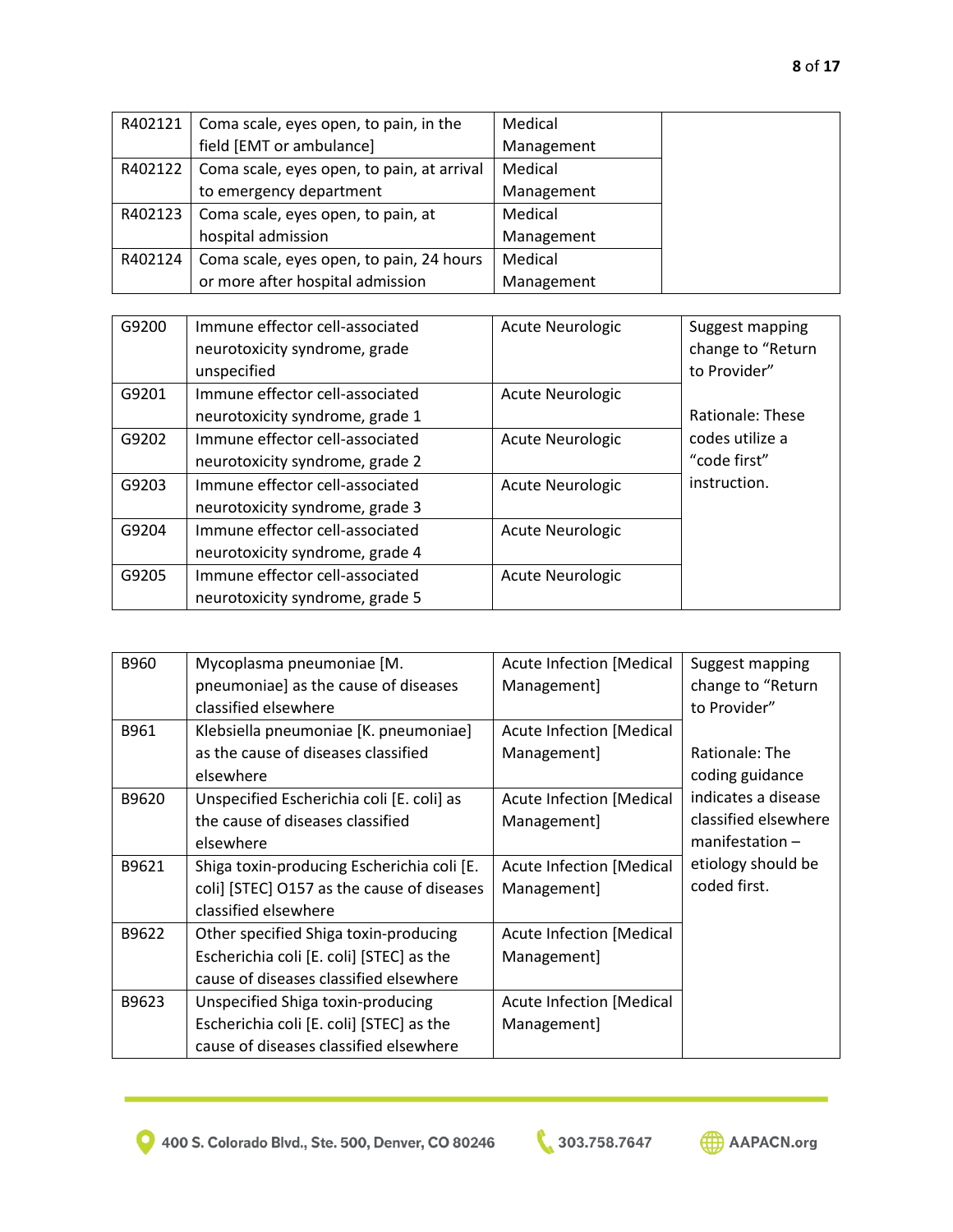| B9629                | Other Escherichia coli [E. coli] as the    | <b>Acute Infection [Medical</b> |
|----------------------|--------------------------------------------|---------------------------------|
|                      | cause of diseases classified elsewhere     | Management]                     |
| B963                 | Hemophilus influenzae [H. influenzae] as   | <b>Acute Infection [Medical</b> |
|                      | the cause of diseases classified           | Management]                     |
| elsewhere            |                                            |                                 |
| B964                 | Proteus (mirabilis) (morganii) as the      | <b>Acute Infection [Medical</b> |
|                      | cause of diseases classified elsewhere     | Management]                     |
| B965                 | Pseudomonas (aeruginosa) (mallei)          | <b>Acute Infection [Medical</b> |
|                      | (pseudomallei) as the cause of diseases    | Management]                     |
| classified elsewhere |                                            |                                 |
| B966                 | Bacteroides fragilis [B. fragilis] as the  | <b>Acute Infection [Medical</b> |
|                      | cause of diseases classified elsewhere     | Management]                     |
| B967                 | Clostridium perfringens [C. perfringens]   | <b>Acute Infection [Medical</b> |
|                      | as the cause of diseases classified        | Management]                     |
| elsewhere            |                                            |                                 |
| B9681                | Helicobacter pylori [H. pylori] as the     | <b>Acute Infection [Medical</b> |
|                      | cause of diseases classified elsewhere     | Management]                     |
| B9682                | Vibrio vulnificus as the cause of diseases | <b>Acute Infection [Medical</b> |
| classified elsewhere |                                            | Management]                     |
| B9689                | Other specified bacterial agents as the    | <b>Acute Infection [Medical</b> |
|                      | cause of diseases classified elsewhere     | Management]                     |
| B970                 | Adenovirus as the cause of diseases        | <b>Acute Infection [Medical</b> |
| classified elsewhere |                                            | Management]                     |
| B9710                | Unspecified enterovirus as the cause of    | <b>Acute Infection [Medical</b> |
|                      | diseases classified elsewhere              | Management]                     |
| B9711                | Coxsackievirus as the cause of diseases    | <b>Acute Infection [Medical</b> |
| classified elsewhere |                                            | Management]                     |
| B9712                | Echovirus as the cause of diseases         | <b>Acute Infection [Medical</b> |
| classified elsewhere |                                            | Management]                     |
| B9719                | Other enterovirus as the cause of          | <b>Acute Infection [Medical</b> |
|                      | diseases classified elsewhere              | Management]                     |
| B9721                | SARS-associated coronavirus as the cause   | <b>Acute Infection [Medical</b> |
|                      | of diseases classified elsewhere           | Management]                     |
| B9729                | Other coronavirus as the cause of          | <b>Acute Infection [Medical</b> |
|                      | diseases classified elsewhere              | Management]                     |
| B9730                | Unspecified retrovirus as the cause of     | <b>Acute Infection [Medical</b> |
|                      | diseases classified elsewhere              | Management]                     |
| B9731                | Lentivirus as the cause of diseases        | <b>Acute Infection [Medical</b> |
| classified elsewhere |                                            | Management]                     |
| B9732                | Oncovirus as the cause of diseases         | <b>Acute Infection [Medical</b> |
| classified elsewhere |                                            | Management]                     |

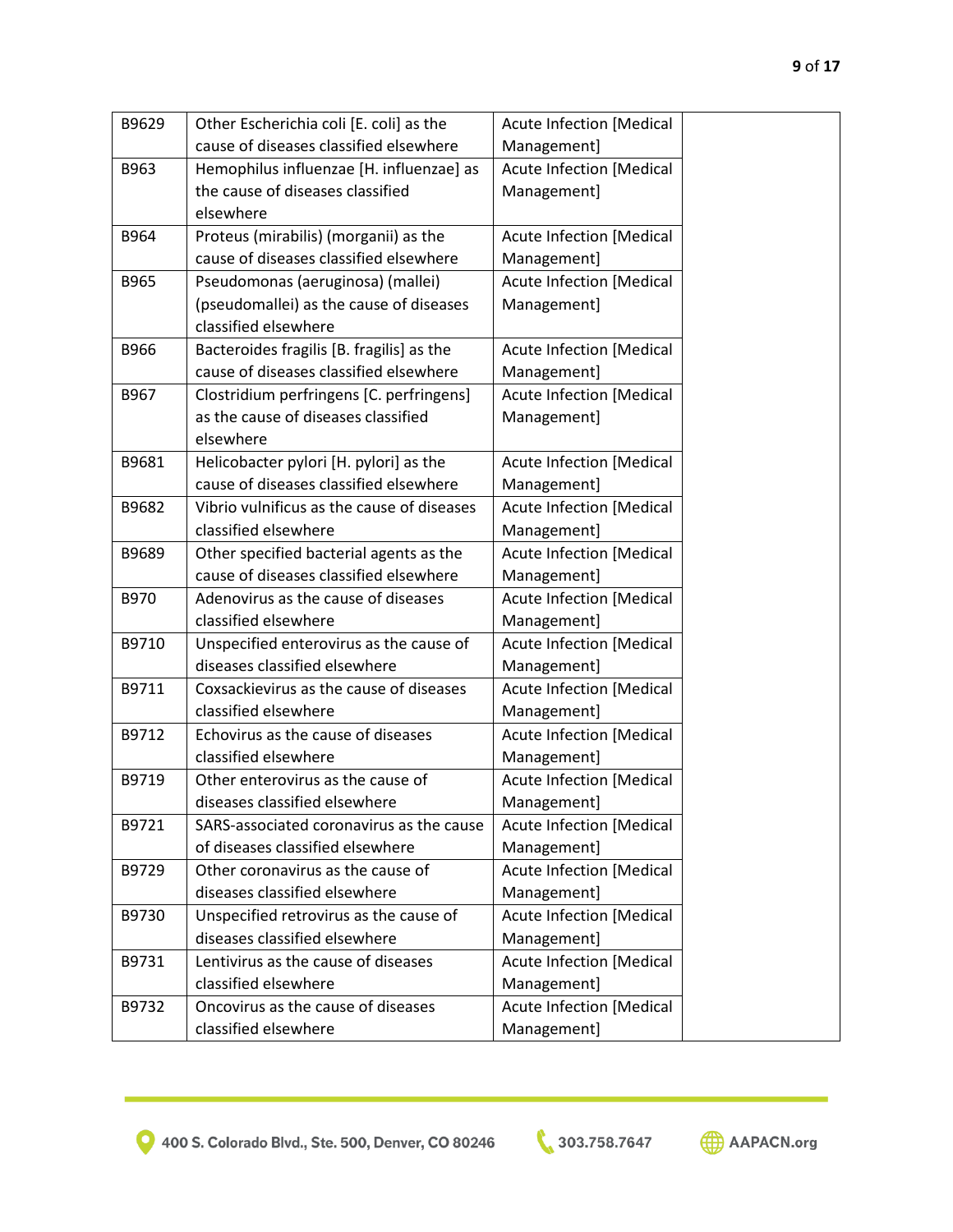| B9733 | Human T-cell lymphotrophic virus, type I    | <b>Acute Infection [Medical</b> |
|-------|---------------------------------------------|---------------------------------|
|       | [HTLV-I] as the cause of diseases           | Management]                     |
|       | classified elsewhere                        |                                 |
| B9734 | Human T-cell lymphotrophic virus, type II   | <b>Acute Infection [Medical</b> |
|       | [HTLV-II] as the cause of diseases          | Management]                     |
|       | classified elsewhere                        |                                 |
| B9735 | Human immunodeficiency virus, type 2        | <b>Acute Infection [Medical</b> |
|       | [HIV 2] as the cause of diseases classified | Management]                     |
|       | elsewhere                                   |                                 |
| B9739 | Other retrovirus as the cause of diseases   | <b>Acute Infection [Medical</b> |
|       | classified elsewhere                        | Management]                     |
| B974  | Respiratory syncytial virus as the cause of | <b>Acute Infection [Medical</b> |
|       | diseases classified elsewhere               | Management]                     |
| B975  | Reovirus as the cause of diseases           | <b>Acute Infection [Medical</b> |
|       | classified elsewhere                        | Management]                     |
| B976  | Parvovirus as the cause of diseases         | <b>Acute Infection [Medical</b> |
|       | classified elsewhere                        | Management]                     |
| B977  | Papillomavirus as the cause of diseases     | <b>Acute Infection [Medical</b> |
|       | classified elsewhere                        | Management]                     |
| B9781 | Human metapneumovirus as the cause          | <b>Acute Infection [Medical</b> |
|       | of diseases classified elsewhere            | Management]                     |
| B9789 | Other viral agents as the cause of          | <b>Acute Infection [Medical</b> |
|       | diseases classified elsewhere               | Management]                     |

In addition, AAPACN has identified several humeral fracture codes which are not eligible for "one of the two orthopedic surgery categories" for select encounter codes but are available for other encounter codes. One example is S42.201B, "Unspecified fracture of upper end of right humerus, initial encounter for open fracture," which maps to the Non-Surgical Orthopedic/Musculoskeletal clinical category and is also eligible for mapping to "one of the two orthopedic surgery categories" based on the coding of a related surgical procedure. However, the following S42.201 codes with encounter codes A, D, G, K, and P are not eligible for one of the two orthopedic surgery categories:

| S42201A           | Unspecified fracture of<br>upper end of right humerus,<br>initial encounter for closed | Non-Surgical<br>Orthopedic/Musculoskeletal | Plan?<br><b>Suggest allowing</b><br>eligibility for mapping                                       |
|-------------------|----------------------------------------------------------------------------------------|--------------------------------------------|---------------------------------------------------------------------------------------------------|
| ICD-10-CM<br>Code | Description                                                                            | <b>Default Clinical Category</b>           | Resident Had a Major<br>Procedure during the<br>Prior Inpatient Stay that<br>Impacts the SNF Care |

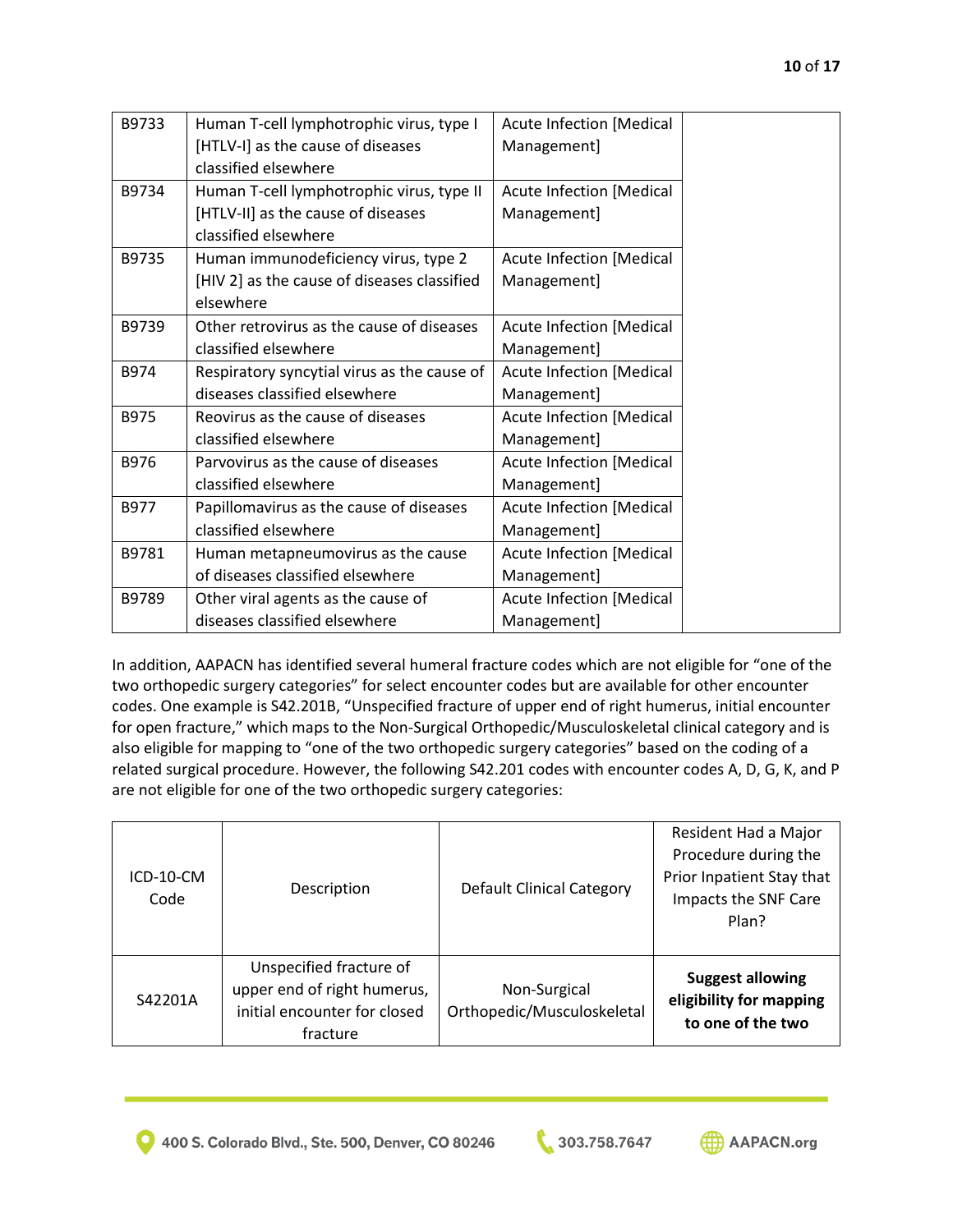|         | Unspecified fracture of     |                                            | orthopedic surgery |
|---------|-----------------------------|--------------------------------------------|--------------------|
| S42201D | upper end of right humerus, | Non-Surgical<br>Orthopedic/Musculoskeletal | categories         |
|         | subsequent encounter for    |                                            |                    |
|         | fracture with routine       |                                            |                    |
|         | healing                     |                                            |                    |
| S42201G | Unspecified fracture of     |                                            |                    |
|         | upper end of right humerus, | Non-Surgical<br>Orthopedic/Musculoskeletal |                    |
|         | subsequent encounter for    |                                            |                    |
|         | fracture with delayed       |                                            |                    |
|         | healing                     |                                            |                    |
| S42201K | Unspecified fracture of     |                                            |                    |
|         | upper end of right humerus, | Non-Surgical                               |                    |
|         | subsequent encounter for    | Orthopedic/Musculoskeletal                 |                    |
|         | fracture with nonunion      |                                            |                    |
| S42201P | Unspecified fracture of     |                                            |                    |
|         | upper end of right humerus, | Non-Surgical                               |                    |
|         | subsequent encounter for    | Orthopedic/Musculoskeletal                 |                    |
|         | fracture with malunion      |                                            |                    |

*In addition to the above example, AAPACN requests that CMS consider this same remapping for eligibility into one of the two orthopedic surgery categories for all encounter codes of the following diagnoses: S42.202, S42.211, S42.212, S42.214, S42.415, S42.221, S42.222, S42.224, S42.225, S42.231, S42.232, S42.241, and S42.242.* 

# Request for Information: Infection Isolation

AAPACN appreciates CMS opening the discussion on infection isolation. AAPACN understands that at the time the guidance and instructions for O0100M, Isolation or quarantine for active infectious disease, were established, they were not written with a global pandemic in mind. There is a significant cost and resource requirement for residents in infection isolation, whether cohorted in a shared room, in an isolation unit, or in a private room. When COVID units or wings were established, this often resulted in dedicated staff and resources only to these residents, resulting in a higher than usual PPD. Additionally, the PPE use was very comparable, regardless of location, due to the changing of certain PPE between instances of resident care. Additional resources were also used to bring all services to the resident into their room, regardless of cohorting or not.

*AAPACN respectfully requests that CMS adopt one of the following suggestions:*

- remove "single room" from the isolation criteria and add "cohorting" with the same or similar infection; or
- code either "single room isolation" or "cohorted isolation." In this option, cohorted isolation would result in a lower CMI achievement, such as Special Care High in the nursing component, and may or may not qualify for the point in the NTA component. This would provide some compensation for the resources used for cohorted isolation, rather than no compensation.

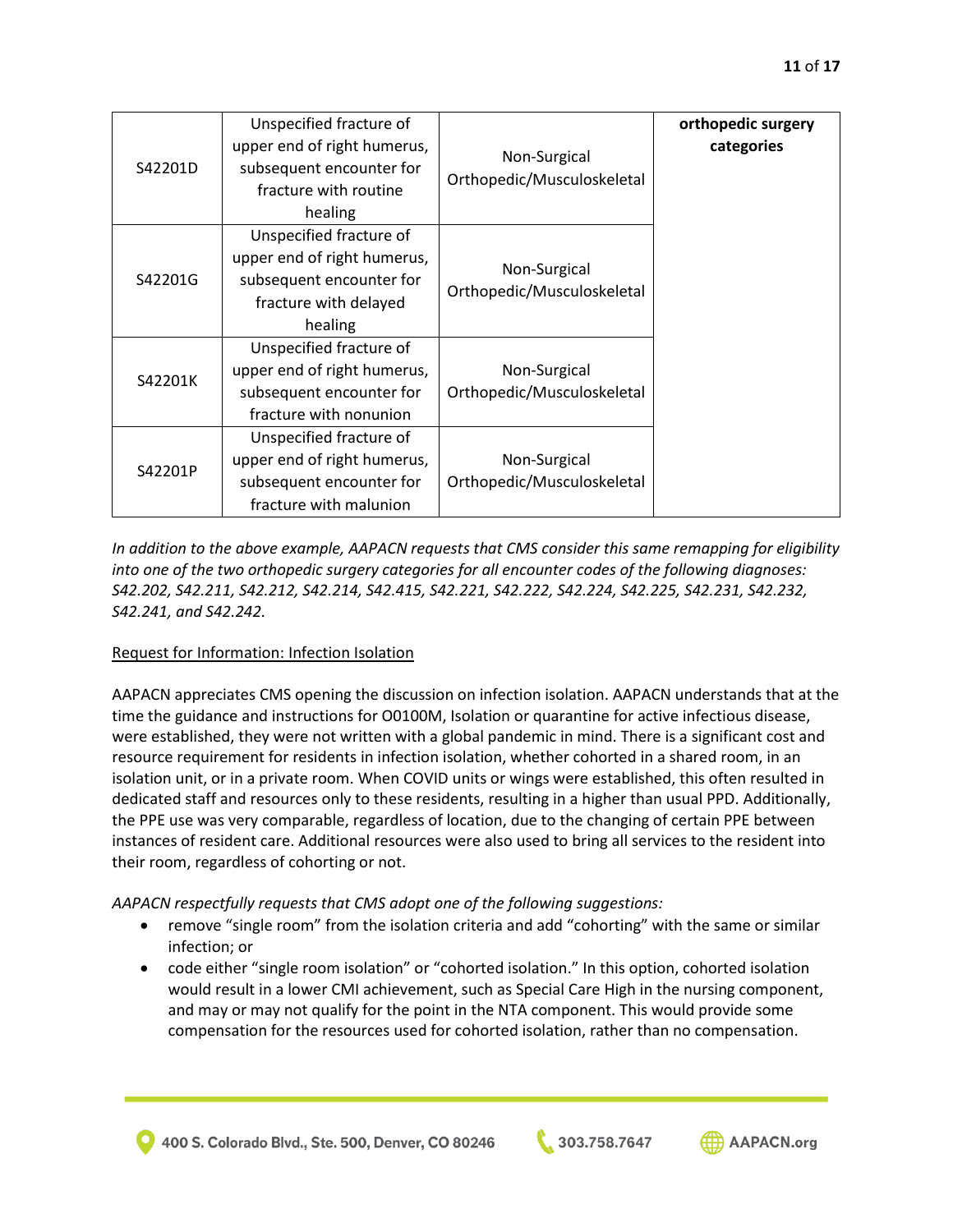## Recalibrating the PDPM Parity Adjustment

AAPACN appreciates CMS's transparency regarding its approach to recalibrating the PDPM parity adjustment to ensure budget neutrality with the implementation of PDPM. Overall, AAPACN continues to have concerns with the overarching effect the COVID-19 PHE had on beneficiaries, the data used for analysis, and the negative effects of a full implementation without phase-in.

AAPACN continues to believe that COVID-19 affected all beneficiaries during the PHE, regardless of whether or not they contracted COVID-19. [A Clinical Psychology Review](https://www.sciencedirect.com/science/article/pii/S0272735821000490) article in April 2021 noted that "countless people will suffer a negative mental health outcome due to COVID-19, with already vulnerable and underserved populations at disproportionate risk." Additionally, acknowledging the increased risks of negative mental health impact, the CDC is now recognizing a significant list of post-COVID or "long-haul" effects which affect patients long-term following a COVID-19 infection. Medicare beneficiaries admitted to SNFs following a COVID-19 infection may have suffered from post-COVID symptoms, but since the post-COVID diagnosis (U09.9) was not available until Oct. 1, 2021, this condition would not be reflected on the MDS or claim. The CDC lists general post-COVID symptoms, such as fatigue which interferes with daily life, malaise, and fever. Post-COVID symptoms can also be more severe, including respiratory and heart symptoms, neurological, digestive, or symptoms involving pain in the joints or muscles, and rashes. Many of these post-COVID clinical symptoms may have impacted beneficiaries during the analysis period by extending their Medicare stay longer than would have occurred without the symptoms and would increase the amount of resources needed for their care.

Regarding the data timeframe used for analysis, AAPACN supports the analysis of data from October 2019 through March 2020, as well as April through July 2021. Conversely, AAPACN believes August and September 2021 should be excluded due to the COVID-19 Delta variant surge.

CMS proposed to fully implement the PDPM parity adjustment for FY 2023. AAPACN opposes a onetime phase in and encourages CMS to phase in the adjustment over three fiscal years. AAPACN believes this will account for any overpayment CMS identifies during the final analysis and mitigate the negative impact of implementing the full adjustment during one fiscal year. A majority of SNFs continue to face a dire financial situation with the ongoing COVID-19 PHE, the high cost of labor and goods, and staff shortages resulting in even higher-cost agency staff. Many SNFs operate with a narrow profit margin. In 2019, the national median for net margin was 0.21% [\(Skilled Nursing News, January 8, 2020\)](https://skillednursingnews.com/2020/01/median-skilled-nursing-margin-breaks-even-but-long-term-financial-viability-is-uncertain/). While underfunded Medicaid payments are directly correlated to financial viability challenges, the current inflation of the cost of labor and goods has compounded this problem. If CMS finalizes the 4.6% cut to Medicare reimbursement and implements the full reduction during one fiscal year, this may force facilities into a negative profit margin—which would likely result in the closure of facilities, having a direct negative impact on the Medicare beneficiaries they serve. *AAPACN believes that the phased-in approach over three fiscal years would result in the least amount of disturbance to the services provided to Medicare beneficiaries.* 

In addition, AAPACN encourages CMS to use an equally applied approach to CMI adjustments for the final parity adjustment percentage across all components. AAPACN believes the targeted approach, which results in a larger reduction for some case-mix indices, may have unintended adverse effects on



400 S. Colorado Blvd., Ste. 500, Denver, CO 80246



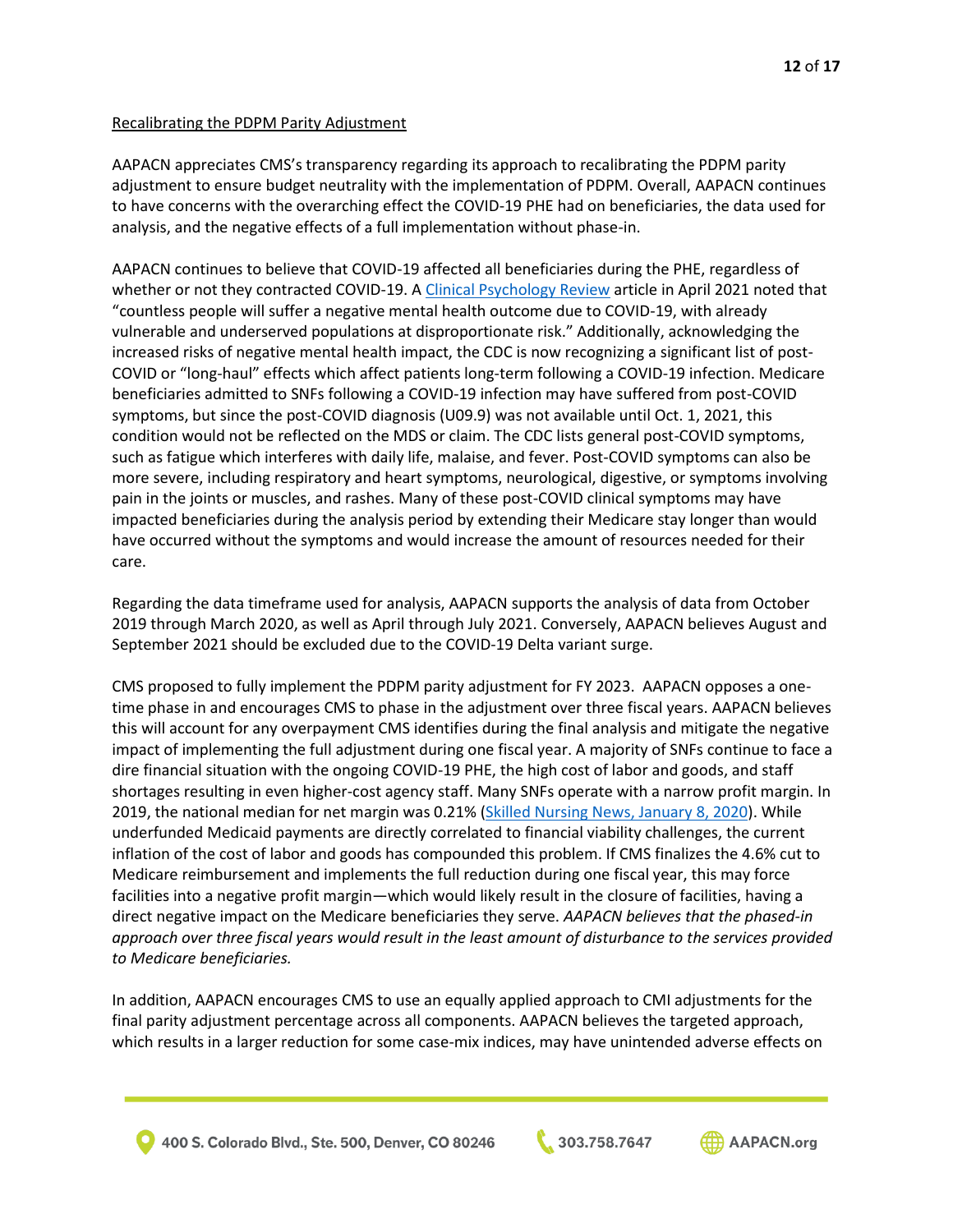some facilities. For example, in the nursing component, the percentage of change in the CMI is greater, by approximately 0.3%, for Extensive Services groups than it is for most of the Special Care Low groups. This may result in a greater impact in payment reduction for facilities with high numbers of beneficiaries with tracheostomies, ventilators, or receiving infection isolation. AAPACN believes an equally distributed percentage reduction would have a more equitable impact on all facilities.

### Skilled Nursing Facility Quality Reporting Program (SNF QRP)

### *Influenza Vaccination Coverage among Healthcare Personnel (HCP)*

AAPACN supports CMS's increased focus on infection control and safety of Medicare beneficiaries but wishes to outline serval concerns. First, AAPACN is concerned that the vaccination measure does not align with the Improving Medicare Post-Acute Care Transformation (IMPACT) Act (Public Law 113-185), which requires the reporting of standardized patient assessment data. This measure focuses on data collected on healthcare personnel, rather than patient data. While AAPACN understands the rationale CMS provided regarding how this measure applies to beneficiary safety, we do not believe it would provide useful data to consumers. Second, public reporting of this measure would provide the previous influenza season's data to consumers and would not reflect the vaccination rates for the current influenza year. Influenza vaccine effectiveness varies greatly year to year, and even high vaccination rates may not protect the beneficiary from contracting influenza. AAPACN believes public reporting of this data may be misleading to consumers due to changes in staffing from one influenza season to the next, the effectiveness of the vaccine, and that the measure includes all HCP regardless of possible contact with the Medicare beneficiary. Finally, AAPACN is concerned that this measure uses facility resources entering data into NHSN, which diverts resources that could be directed toward the beneficiaries. *AAPACN encourages CMS to delay implementation of this measure during the ongoing COVID-19 PHE and simultaneous national nursing staffing crisis.*

## *Proposal to Start Data Collection for Two Transfer of Health (TOH) Information Measures and SPADES Starting on the MDS 3.0 v1.18.11*

AAPACN believes that Medicare beneficiaries would benefit from the initiation of the two Transfer of Health (TOH) Information measures. Since this measure collects data on a process that is already being completed in the facilities, it does not require a substantial amount of additional staff resources.

However, AAPACN is concerned with the expediated timeline and training needs of the proposed implementation of the MDS 3.0 v1.18.11 item set, which includes up to 59.5 changes to the MDS. We believe this may be overwhelming to facilities during the ongoing PHE and national staffing crisis. In addition, CMS noted that v1.18.11 is similar to the 1.18.1 item set, which included the removal of section G. AAPACN believes other impending MDS change such as the addition of the SPADES, and the removal of section G, will require a substantial amount of training. The training need is not limited to replacing section G with GG functional abilities, but retraining on all items impacted by section G. The activities of daily living, from section G, have a substantial influence on Medicaid reimbursement, Quality Measures, Care Area Triggers, appendix C Care Area Assessment (CAA) resources, and care plans. This amount of change would be manageable during normal times but may be detrimental to facilities during the PHE and national staffing crisis. *AAPACN encourages CMS to wait until two full fiscal years after the end of the PHE to implement all of the SPADEs and the removal of section G*.

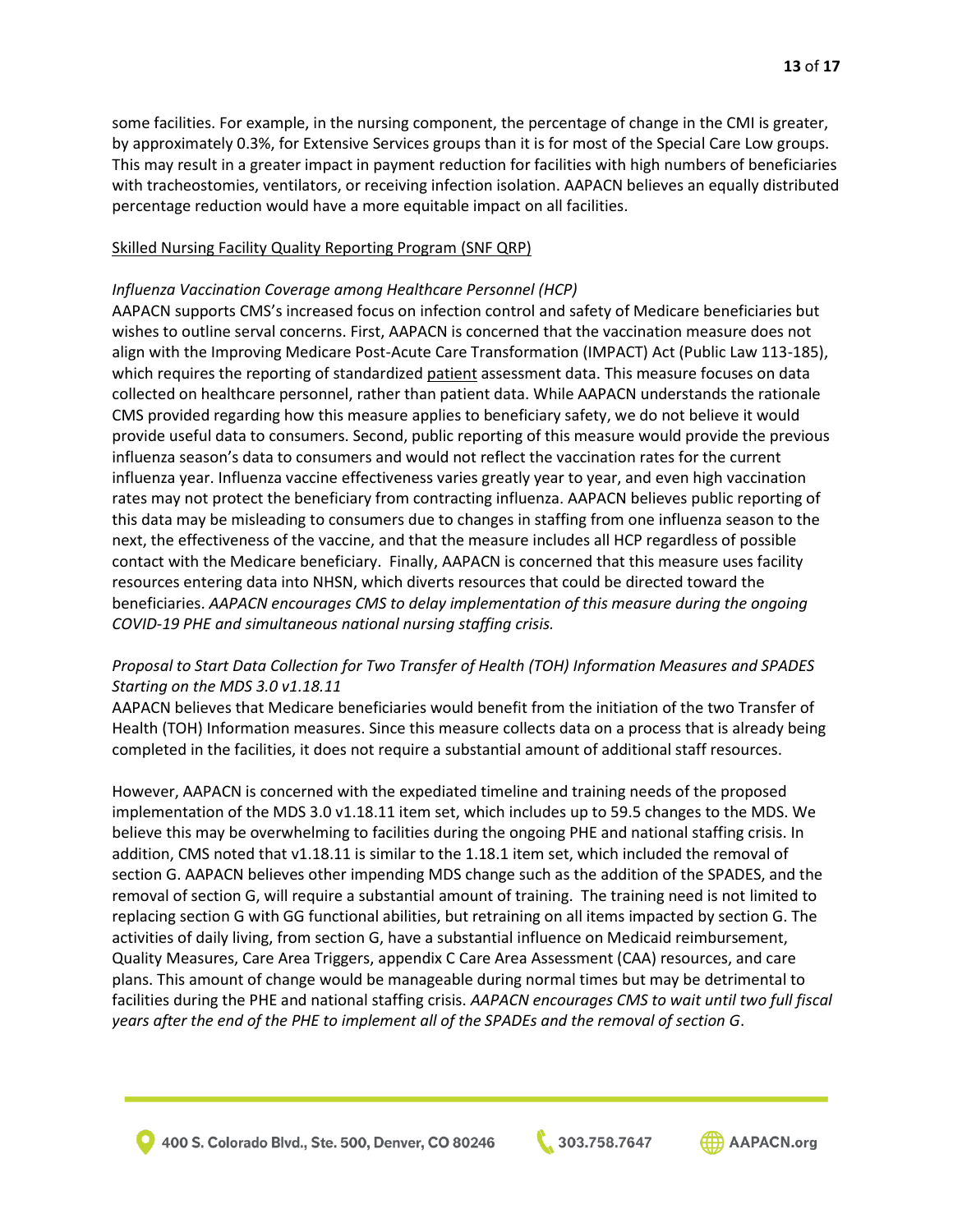## *SNF QRP Quality Measures Under Consideration for Future Years - RFI*

With regard to adding the PAC-COVID-19 Vaccination Coverage among Patients measure, AAPACN believes this data could be misleading to consumers if it is collected in a similar way to the influenza vaccinations among patients from MDS data. The QRP measures only collect data on PPS MDS assessments, and therefore only represent Medicare Part A beneficiaries, a small portion of a SNFs census; applying the same method to COVID-19 vaccination coverage would not accurately reflect the facility resident population. In contrast, if CMS decides to collect COVID-19 vaccination data among residents for all residents and not just Medicare beneficiaries, that would connect Medicare funding to processes that do not involve Medicare beneficiaries. *AAPACN believes further information on how this measure would be collected and reported is necessary before we can provide additional feedback on the proposal's potential impact*.

# *Overarching Principles for Measuring Equity and Healthcare Quality Disparities across CMS Quality Program – RFI*

To effectively address equity and healthcare quality disparities, AAPACN encourages CMS to focus any future measures on aspects that facilities can control. For example, some identified healthcare disparities could be used in mitigation strategies to help improve outcomes. However, quality measures should be focused on measurable outcomes. In this context, measures should focus on data the facility can use to identify any actual or potential health disparities and apply to improve outcomes and effectively care plan for residents. *AAPACN agrees that identifying health disparities can be an effective tool in risk adjusting measures as covariates.*

AAPACN looks forward to any opportunity to learn more about the specific measures and approaches CMS plans to make in the future.

## *Inclusion of the CoreQ: Short Stay Discharge Measure in a Future SNF QRP Program Year – Request for Information (RFI)*

Overall, AAPACN supports the implementation of the CoreQ to report the resident experience in the SNF. However, AAPACN seeks to better understand how this measure would impact the SNF QRP program since the QRP program measures facilities on their ability to report data, and the CoreQ is administered by a third party. For example, would there be possible penalties if residents do not complete the survey?

Additionally, AAPACN suggests that this measure is more appropriate to use in a value-based purchasing program. For the SNF QRP program (or VBP), AAPACN does not support using data from all payers to affect only Medicare reimbursement. For example, a resident on a Medicare Advantage (MA) plan may have a negative experience (such as denial of service or an end of skilled care) which resulted solely from a decision of the MA plan; nevertheless, residents' survey responses may reflect that experience toward the facility. *Since this impact is not within the control of the SNF, AAPACN does not believe it would be appropriate to use these payer types in any future measure. AAPACN does support the minimum case number of Medicare stays to calculate and publicly report findings.*

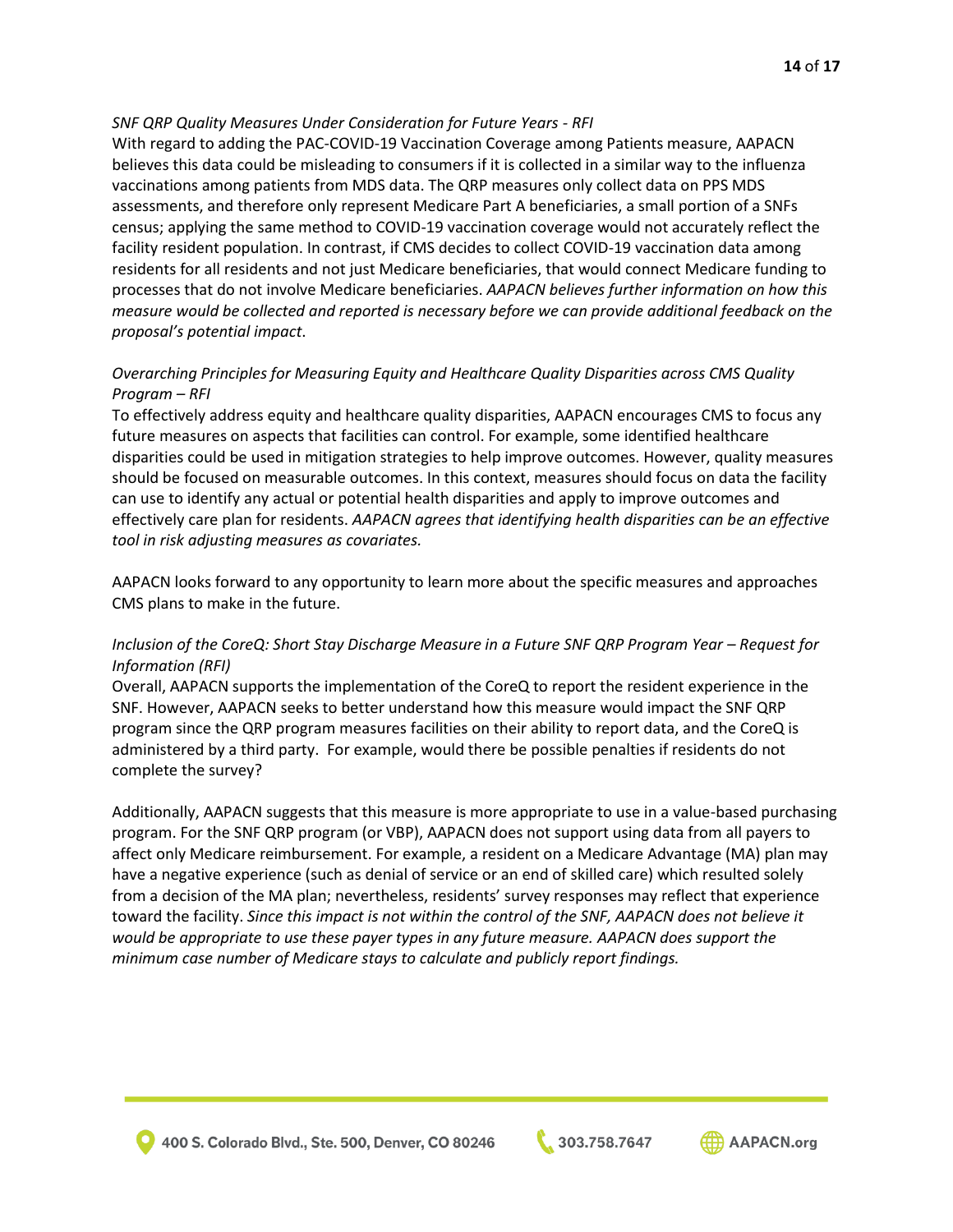### Skilled Nursing Facility Value-Based Purchasing Program (SNF VBP)

While we thank CMS for its efforts to adjust and provide reliable data to consumers, AAPACN does not support the methods proposed. AAPACN understands that the statute requires CMS to withhold 2% of Medicare funds for the SNF VBP program, yet we observe that CMS has the authority to disburse withheld funds. *AAPACN suggests that CMS consider awarding 70% back to the SNFs to help reduce the burden of the suppressed measure.* With the proposed suppression, participating facilities would be faced with a 0.8% reduction in Medicare payment due to CMS awarding only 1.2% back to facilities. Increasing the award to the full 70% would help award more Medicare payments back to the SNFs with the suppressed measure.

## *Request for Feedback on Four Options to Adjust for COVID-19 in Relationship to SNF VBP SNF 30-Day All-Cause Readmission Measure (SNFRM)*

AAPACN supports CMS's efforts to adjust for beneficiaries with COVID-19, which may have had an adverse effect on facility SNF VBP outcomes. *AAPACN specifically supports CMS's Option 4, which would exclude patients with a COVID-19 diagnosis. AAPACN observes that this option best allows for the measures to be calculated but removes beneficiaries who were directly affected by a COVID-19 infection.*

*Proposal to Adopt SNF Healthcare Associated Infections (HAI) for SNF VBP FY 2026 Program Year* Overall, AAPACN supports the adoption of this measure in the SNF VBP program. However, for SNFs to effectively improve in this measure, *AAPACN encourages CMS to develop reporting in CASPER.* SNFs must be able to monitor performance over time and meaningfully work toward process improvement. The delay in reports hinders facilities' ability to achieve timely improvement in this measure.

### *Proposal to Adopt Total Staffing Measure for SNF VBP FY 2026 Program Year*

AAPACN does not support this measure at this time. AAPACN believe this is not an appropriate time for a staffing measure given the current national staffing crisis. Many facilities are using temporary agency staffing while also offering inflated wages to attract staff yet report that despite their efforts there are not enough qualified individuals available to fill all of the open positions. *AAPACN encourages CMS to work actively on rebuilding the nursing workforce before measuring and penalizing facilities due to a national shortage of nurses.*

AAPACN further opposes the methodology used to case-mix adjust the staffing data using STRIVE (Staff Time and Resource Intensity Verification) data, which was introduced in 1998 and then updated using data collected in 2006 and 2007. On its website [Time Study \(STRIVE\),](https://www.cms.gov/Medicare/Medicare-Fee-for-Service-Payment/SNFPPS/TimeStudy) CMS noted changes in data from 1998 to 2007, *"RUG-III related resource times and payment rates has suggested that SNF care patterns have changed over the decade since the last STM studies."* In the 15 years since the STRIVE data was last collected, substantial changes in resources and SNF care patterns have occurred; these are not reflected or accurate captured in the STRIVE time study. In addition, the RUG-IV model, which was used in the updated STRIVE study, was replaced in 2019 with the Patient-Driven Payment Model (PDPM*). AAPACN strongly encourages CMS to complete an updated staff time study to reflect the changes in resources and care patterns before proposing a measure that would potentially reduce Medicare payment to the SNF.* 

303.758.7647

**AD AAPACN.org**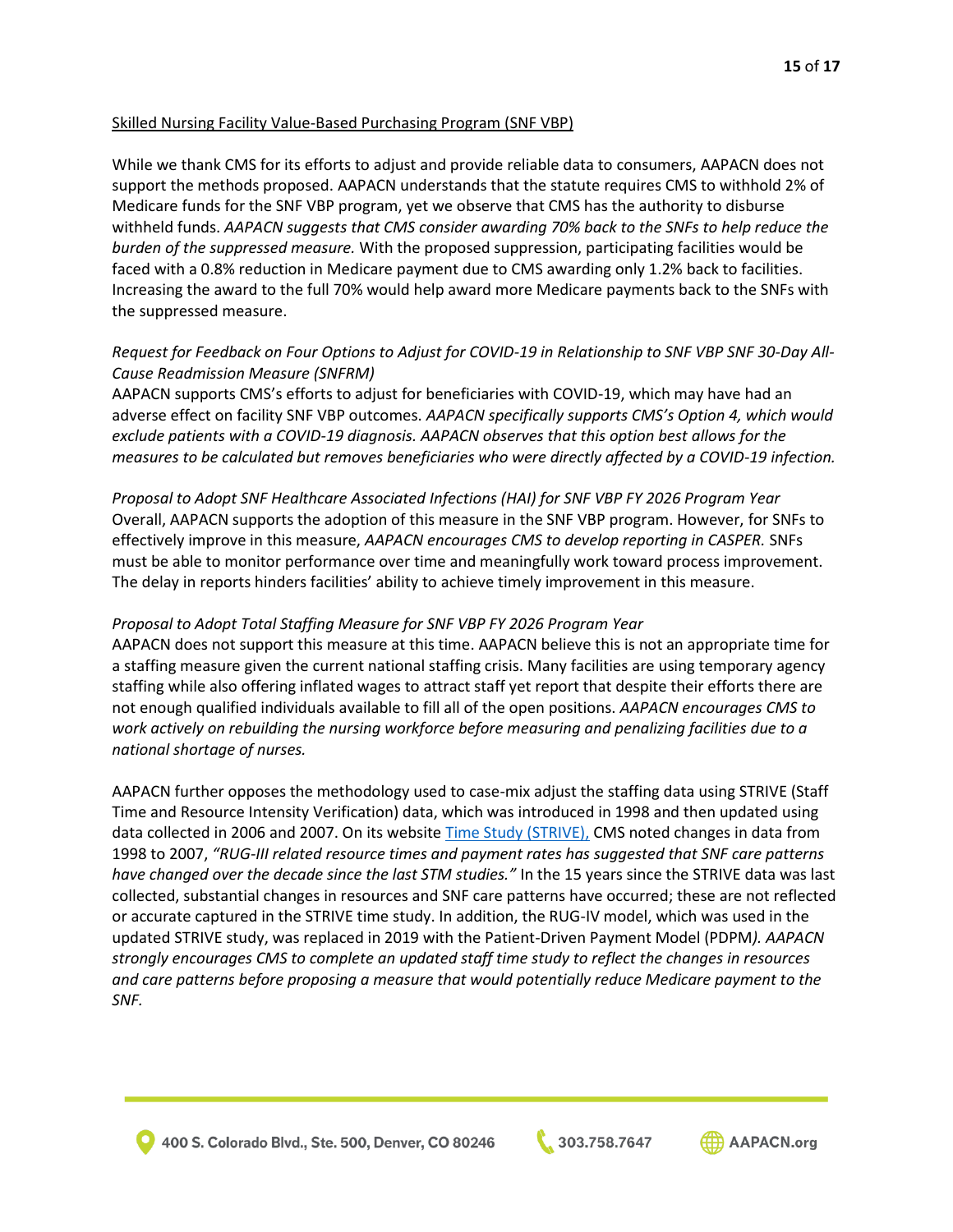AAPACN also encourages CMS to identify the value of the resident experience in SNFs in an approach similar to how the patient experience is valued in home health and hospitals. The National Quality Forum has endorsed all five CoreQ measures, and it is independently tested as valid and reliable. Since the CoreQ requires administration by a third party, AAPACN encourages CMS to consider funding the administration of the CoreQ using a portion of the SNF VBP withholdings (currently 40%) that is not paid back to the SNFs through incentive payments. *AAPACN believes that a patient satisfaction survey better aligns with the current goals of the SNF QRP and VBP programs. In contrast, AAPACN believes staffing data potentially penalizes facilities when the workforce to improve staffing is just not available.*

# *Proposal to Adopt Discharge to Community Post-Acute Care (DTC-PAC) for SNF VBP FY 2027 Program Year*

AAPACN supports the adoption of DTC-PAC into the SNF VBP but is concerned about the length of time between the baseline years, performance years, and program year. This creates a challenge for facility staff to make meaningful changes toward improvements. Without real-time, actionable data, it may be nearly impossible for facilities to identify the root cause of why a discharge to community was unsuccessful, especially if the resident did not return to the same SNF after the hospitalization.

In addition, AAPACN is concerned that the baseline year includes FY 2021 - FY 2022 data. Many beneficiaries who needed skilled care during this time may have prematurely discharged back to the community due to the fear and stigma of being in a skilled nursing facility, regardless of the presence or absence of an active COVID-19 infection in the facility. A majority of facilities have experienced a decline in census, with occupancy half of what it was prior to the PHE. This lower occupancy may also have an adverse effect on facilities' outcomes. AAPACN notes that CMS has suppressed the SNFRM data for FY 2022 and proposed to suppress data for FY 2023 due to the impact the COVID-19 PHE had on the data during FY 2020 and FY 2021*. As such, AAPACN encourages CMS to consider likewise delaying the implementation of this measure until the program year will not include baseline data which was previously suppressed for existing measures.*

AAPACN also seeks clarification on whether CMS will apply the same methodology to account for COVID-19 for SNF VBP (we supported option 4 above) for SNFRM to any of the proposed measures which utilize data during the COVID-19 PHE.

## *Proposal to Add Additional Validation Methods for SNFRM and Other VBP Measures*

The current SNFRM uses solely Medicare claims data, as do the proposed SNF HAI and DTC-PAC data. Any additional data validation on these measures would not have a substantial impact on provider resources. However, any results of such validation efforts may provide valuable data to the SNF to ensure the accuracy of these measures. In contrast, the newly proposed Total Staffing Measure would require validation of both Payroll-Based Journaling (PBJ) data and MDS data. As stated earlier, AAPACN does not support the implementation of this measure. However, if implemented, the additional medical reviews necessary to validate the MDS and/or PBJ data may result in shifting resources to these reviews rather than on beneficiaries. AAPACN further notes that PBJ data and MDS data is currently reviewed for accuracy during the health inspection process, but that process does not entail the validation contemplated in the proposed Total Staffing Measure. *AAPACN suggests that CMS introduce additional validation methods if it proceeds with adoption of this Measure.*

400 S. Colorado Blvd., Ste. 500, Denver, CO 80246